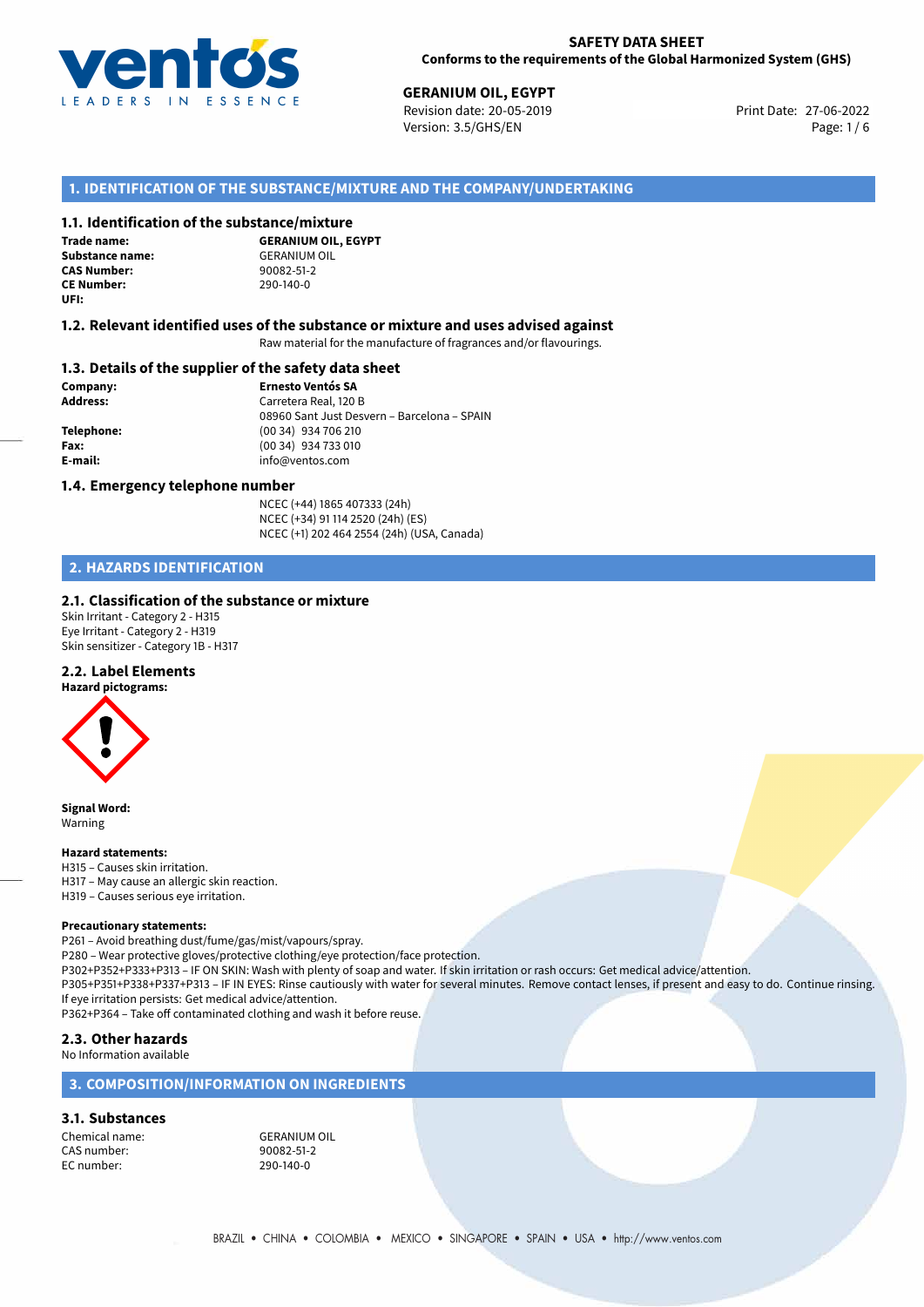

## **SAFETY DATA SHEET Conforms to the requirements of the Global Harmonized System (GHS)**

27-06-2022 **GERANIUM OIL, EGYPT** Revision date: 20-05-2019 Print Date: Version: 3.5/GHS/EN Page: 2 / 6

## **Hazardous constituents:**

| <b>Chemical Name</b>       | % (w/w)        | <b>CAS No</b><br><b>EC No</b> | <b>Classification according to GHS</b>                                                                                                                                                                                                                                                                                                                                    |  |
|----------------------------|----------------|-------------------------------|---------------------------------------------------------------------------------------------------------------------------------------------------------------------------------------------------------------------------------------------------------------------------------------------------------------------------------------------------------------------------|--|
| CITRONELLOL                | $>$ 25; $<$ 50 | 106-22-9<br>203-375-0         | Acute Toxicity - Category 5 (oral) - H303<br>Acute Toxicity - Category 5 (dermal) - H313<br>Skin Irritant - Category 2 - H315<br>Eye Irritant - Category 2A - H319<br>Skin sensitizer - Category 1B - H317<br>Hazardous to the aquatic environment, short-term (acute) - Category 2 - H401                                                                                |  |
| <b>GERANIOL</b>            | $\geq$ 10; <25 | 106-24-1<br>203-377-1         | Acute Toxicity - Category 5 (oral) - H303<br>Skin Irritant - Category 2 - H315<br>Serious eye damage - Category 1 - H318<br>Skin sensitizer - Category 1 - H317<br>Hazardous to the aquatic environment, short-term (acute) - Category 3 - H402                                                                                                                           |  |
| <b>CITRONELLYL FORMATE</b> | $>1$ ; <10     | 105-85-1<br>203-338-9         | Skin Irritant - Category 2 - H315<br>Skin sensitizer - Category 1B - H317<br>Hazardous to the aquatic environment, short-term (acute) - Category 2 - H401                                                                                                                                                                                                                 |  |
| <b>ISOMENTHONE</b>         | $\geq$ 1; <10  | 491-07-6<br>207-727-4         | Flammable Liquids - Category 4 - H227<br>Acute Toxicity - Category 5 (oral) - H303<br>Skin Irritant - Category 2 - H315<br>Skin sensitizer - Category 1B - H317<br>Hazardous to the aquatic environment, short-term (acute) - Category 3 - H402                                                                                                                           |  |
| LINALOOL                   | $\geq$ 1; <10  | 78-70-6<br>201-134-4          | Flammable Liquids - Category 4 - H227<br>Acute Toxicity - Category 5 (oral) - H303<br>Skin Irritant - Category 2 - H315<br>Eye Irritant - Category 2A - H319<br>Skin sensitizer - Category 1B - H317<br>Hazardous to the aquatic environment, short-term (acute) - Category 3 - H402                                                                                      |  |
| <b>GERANYL FORMATE</b>     | $\geq$ 1; <10  | 105-86-2<br>203-339-4         | Skin sensitizer - Category 1B - H317<br>Hazardous to the aquatic environment, short-term (acute) - Category 1 - H400<br>Hazardous to the aquatic environment, long-term (chronic) - Category 2 - H411                                                                                                                                                                     |  |
| <b>GERANYL BUTYRATE</b>    | $\geq$ 1; <10  | 106-29-6<br>203-381-3         | Acute Toxicity - Category 5 (dermal) - H313<br>Hazardous to the aquatic environment, short-term (acute) - Category 1 - H400<br>Hazardous to the aquatic environment, long-term (chronic) - Category 1 - H410                                                                                                                                                              |  |
| <b>MENTHONE</b>            | $\geq$ 1; <10  | 1074-95-9<br>214-049-2        | Flammable Liquids - Category 4 - H227<br>Acute Toxicity - Category 4 (oral) - H302<br>Skin Irritant - Category 2 - H315<br>Skin sensitizer - Category 1B - H317<br>Hazardous to the aquatic environment, short-term (acute) - Category 3 - H402<br>Hazardous to the aquatic environment, long-term (chronic) - Category 3 - H412                                          |  |
| BETA-CARYOPHYLLENE         | $\geq$ 1; <10  | $87 - 44 - 5$<br>201-746-1    | Skin sensitizer - Category 1B - H317<br>Aspiration hazard - Category 1 - H304                                                                                                                                                                                                                                                                                             |  |
| <b>ROSE OXIDE</b>          | $\geq$ 1; <10  | 16409-43-1<br>240-457-5       | Flammable Liquids - Category 4 - H227<br>Acute Toxicity - Category 5 (oral) - H303<br>Skin Irritant - Category 2 - H315<br>Eye Irritant - Category 2A - H319<br>Toxic to reproduction - Category 2 - H361<br>Hazardous to the aquatic environment, short-term (acute) - Category 3 - H402                                                                                 |  |
| <b>CITRAL</b>              | $>1$ ; $<$ 10  | 5392-40-5<br>226-394-6        | Acute Toxicity - Category 5 (dermal) - H313<br>Skin Irritant - Category 2 - H315<br>Eye Irritant - Category 2A - H319<br>Skin sensitizer - Category 1B - H317<br>Hazardous to the aquatic environment, short-term (acute) - Category 2 - H401                                                                                                                             |  |
| ALPHA-PINENE               | $\geq$ 0.1; <1 | $80 - 56 - 8$<br>201-291-9    | Flammable Liquids - Category 3 - H226<br>Acute Toxicity - Category 4 (oral) - H302<br>Skin Irritant - Category 2 - H315<br>Skin sensitizer - Category 1B - H317<br>Aspiration hazard - Category 1 - H304<br>Hazardous to the aquatic environment, short-term (acute) - Category 1 - H400<br>Hazardous to the aquatic environment, long-term (chronic) - Category 1 - H410 |  |
| CITRONELLYL BUTYRATE       | $\geq$ 0.1; <1 | 141-16-2<br>205-463-4         | Skin sensitizer - Category 1B - H317<br>Hazardous to the aquatic environment, short-term (acute) - Category 1 - H400<br>Hazardous to the aquatic environment, long-term (chronic) - Category 1 - H410                                                                                                                                                                     |  |
| $\cdots$                   | $\cdots$       | $\cdots$                      |                                                                                                                                                                                                                                                                                                                                                                           |  |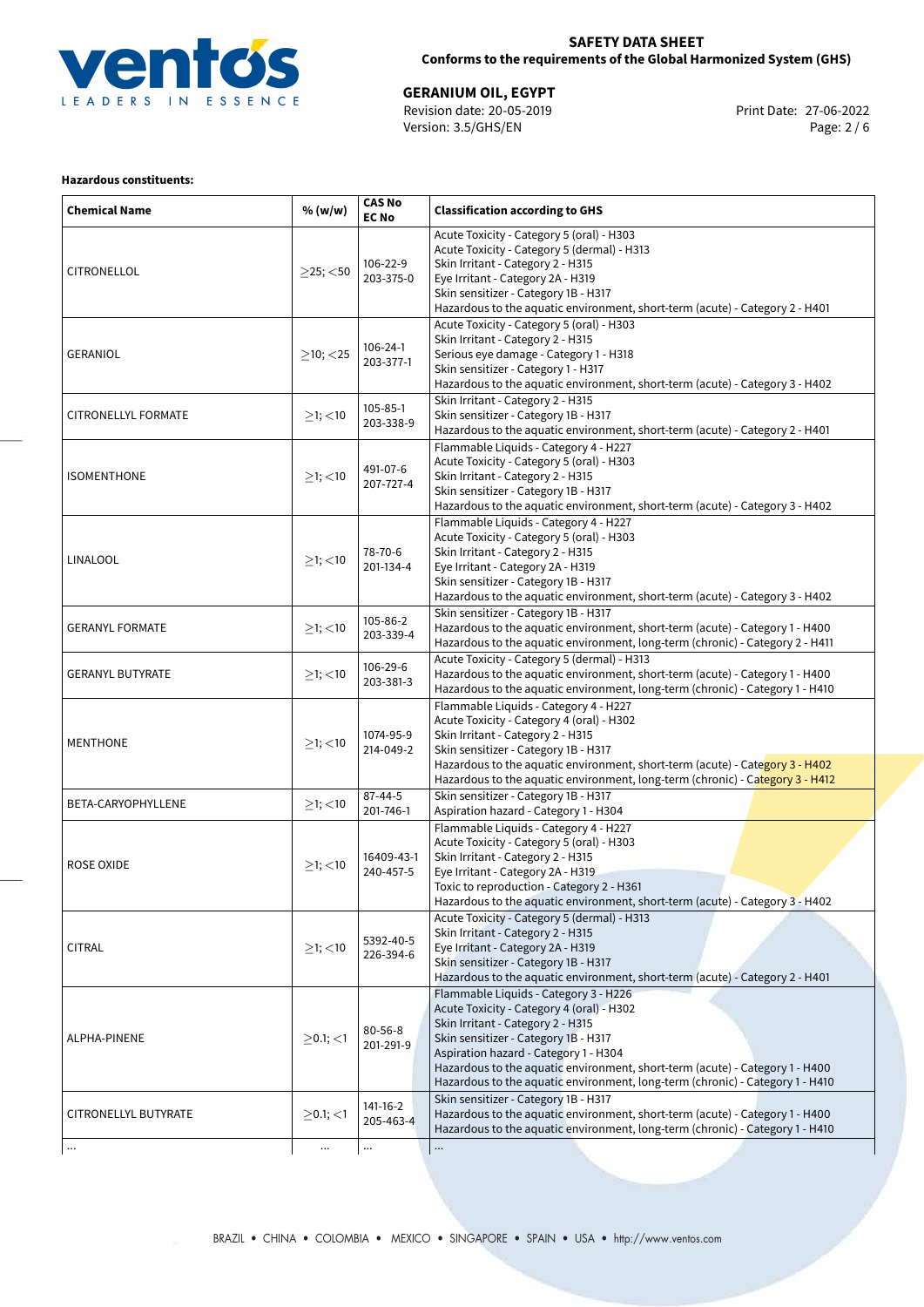

## **SAFETY DATA SHEET Conforms to the requirements of the Global Harmonized System (GHS)**

27-06-2022 **GERANIUM OIL, EGYPT** Revision date: 20-05-2019 Print Date: Version: 3.5/GHS/EN Page: 3 / 6

| $\cdots$            |             |                         | $\cdots$                                                                                                                                                                                                                                                                                                                     |
|---------------------|-------------|-------------------------|------------------------------------------------------------------------------------------------------------------------------------------------------------------------------------------------------------------------------------------------------------------------------------------------------------------------------|
| CITRONELLYL TIGLATE | $>0.1$ ; <1 | 24717-85-9<br>246-426-2 | Skin sensitizer - Category 1B - H317<br>Hazardous to the aquatic environment, short-term (acute) - Category 1 - H400<br>Hazardous to the aquatic environment, long-term (chronic) - Category 1 - H410<br>M-Factor: 10                                                                                                        |
| LIMONENE            | $>0.1$ ; <1 | 138-86-3<br>205-341-0   | Flammable Liquids - Category 3 - H226<br>Skin Irritant - Category 2 - H315<br>Skin sensitizer - Category 1B - H317<br>Aspiration hazard - Category 1 - H304<br>Hazardous to the aquatic environment, short-term (acute) - Category 1 - H400<br>Hazardous to the aquatic environment, long-term (chronic) - Category 3 - H412 |
| <b>BETA-PINENE</b>  | $>0.1$ ; <1 | 127-91-3<br>204-872-5   | Flammable Liquids - Category 3 - H226<br>Skin Irritant - Category 2 - H315<br>Skin sensitizer - Category 1B - H317<br>Aspiration hazard - Category 1 - H304<br>Hazardous to the aquatic environment, short-term (acute) - Category 1 - H400<br>Hazardous to the aquatic environment, long-term (chronic) - Category 1 - H410 |

[See the full text of the hazard statements in section 16.](#page-5-0)

#### **3.2. Mixtures**

Not applicable.

#### **4. FIRST-AID MEASURES**

## **4.1. Description of necessary first aid measures**

| Ingestion:    | Rinse mouth with water.<br>Obtain medical advice.<br>Keep at rest. Do not induce vomiting.                                                           |
|---------------|------------------------------------------------------------------------------------------------------------------------------------------------------|
| Eye contact:  | In case of contact with eyes, rinse immediately with plenty of water for at least 15 minutes and seek medical advice.                                |
| Inhalation:   | Remove person to fresh air and keep at rest.<br>Seek immediate medical advice.                                                                       |
| Skin contact: | Take off immediately all contaminated clothing.<br>Thoroughly wash affected skin with soap and water.<br>Seek medical attention if symptoms persist. |

### **4.2. Most important symptoms and effects, both acute and delayed**

No information available.

## **4.3. Indication of any immediate medical attention and special treatment needed**

No information available.

## **5. FIRE-FIGHTING MEASURES**

### **5.1. Extinguishing Media**

Water spray, carbon dioxide, dry chemical powder or appropriate foam. For safety reasons do not use full water jet.

### **5.2. Special hazards arising from the substance or mixture**

Known or Anticipated Hazardous Products of Combustion: Emits toxic fumes under fire conditions.

#### **5.3. Advice for firefighters**

High temperatures can lead to high pressures inside closed containers. Avoid inhalation of vapors that are created. Use appropriate respiratory protection. Do not allow spillage of fire to be poured into drains or watercourses. Wear self-contained breathing apparatus and protective clothing.

## **6. ACCIDENTAL RELEASE MEASURES**

## **6.1. Personal precautions, protective equipment and emergency procedures**

Evacuate surronding areas. Ensure adequate ventilation. Keep unnecessary and unprotected personnel from entering. Do not breathe vapor/spray. Avoid contact with skin and eyes. Information regarding personal protective measures: see section 8.

## **6.2. Environmental precautions**

To avoid possible contamination of the environment, do not discharge into any drains, surface waters or groundwaters.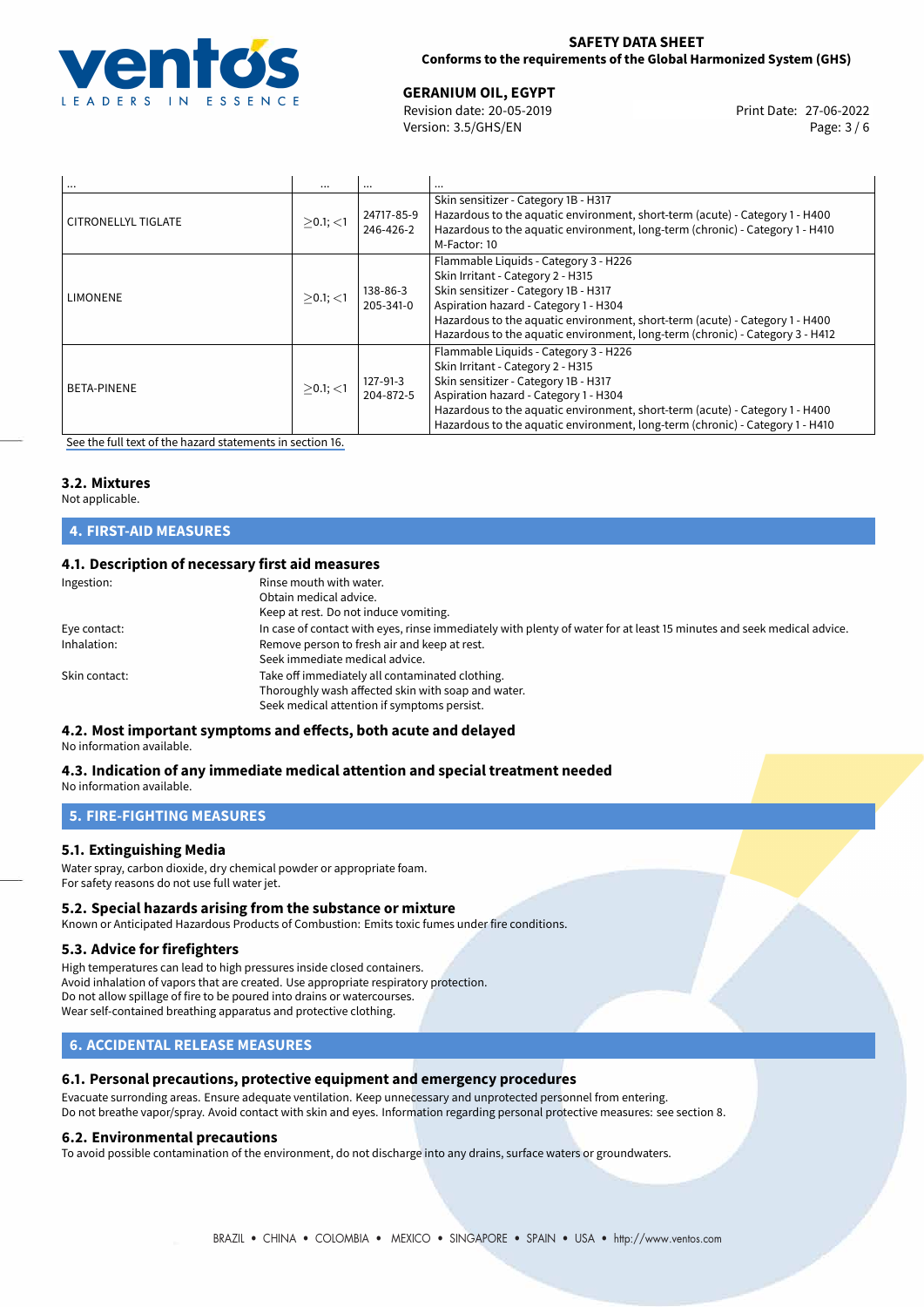

27-06-2022 **GERANIUM OIL, EGYPT** Revision date: 20-05-2019 Print Date: Version: 3.5/GHS/EN Page: 4 / 6

## **6.3. Methods and materials for containment and cleaning up**

Cover with an inert, inorganic, non-combustible absorbent material (e.g. dry-lime, sand, soda ash). Place in covered containers using non-sparking tools and transport outdoors. Avoid open flames or sources of ignition (e.g. pilot lights on gas hot water heater). Ventilate area and wash spill site after material pickup is complete.

#### **6.4. Reference to other sections**

Information regarding exposure controls, personal protection and disposal considerations can be found in sections 8 and 13.

## **7. HANDLING AND STORAGE**

#### **7.1. Precautions for safe handling**

Do not store or handle this material near food or drinking water. Do not smoke. Avoid contact with the eyes, skin and clothing. Wear protective clothing and use glasses. Observe the rules of safety and hygiene at work. Keep in the original container or an alternative made from a compatible material.

### **7.2. Conditions for safe storage, including any incompatibilities**

Store in tightly closed and preferably full containers in a cool, dry and ventilated area, protected from light. Keep away from sources of ignition (e.g. hot surfaces, sparks, flame and static discharges). Keep away from incompatible materials (see section 10).

#### **7.3. Specific end use(s)**

No information available.

## **8. EXPOSURE CONTROLS AND PERSONAL PROTECTION**

#### **8.1. Control parameters**

Components with occupational exposure limits:

| Chemical Name | <b>CAS No</b> | Norm.                    | 8 hr.      |     |                    | 15 min.      |     |                   |
|---------------|---------------|--------------------------|------------|-----|--------------------|--------------|-----|-------------------|
|               |               |                          |            | ppm | mg/m <sup>3</sup>  |              | ppm | mg/m <sup>3</sup> |
| <b>CITRAL</b> | 5392-40-5     | ES (España) <sup>1</sup> | VLA-ED     |     |                    | VLA-EC       |     |                   |
|               |               | PL (Polska)              | <b>NDS</b> |     | $\mathcal{L}$<br>∠ | <b>NDSCh</b> |     | 54                |
| LINALOOL      | 78-70-6       | ES (España)              | VLA-ED     |     |                    | VLA-EC       |     |                   |

<sup>1</sup> Possibility of significant uptake though the skin.

### **8.2. Exposure controls**

Measures should be taken to prevent materials from being splashed into the body.

Provide adequate ventilation, according to the conditions of use. Use a mechanical exhaust if required.

#### **8.3. Individual protection measures, such as personal protective equipment**

| Eye/Face protection:             | Chemical safety goggles are recommended. Wash contaminated goggles before reuse.                                      |
|----------------------------------|-----------------------------------------------------------------------------------------------------------------------|
| Hand Protection:                 | Chemical-resistant gloves are recommended. Wash contaminated gloves before reuse.                                     |
| Body protection:                 | Personal protective equipment for the body should be selected based on the task being performed and the risks         |
|                                  | involved.                                                                                                             |
| Respiratory Protection:          | In case of insufficient ventilation, use suitable respiratory equipment.                                              |
| Environmental exposure controls: | Emissions from ventilation or process equipment should be checked to ensure they comply with environmental            |
|                                  | protection legislation.                                                                                               |
|                                  | In some cases, filters or engineering modifications to the process equipment will be necessary to reduce emissions to |
|                                  | acceptable levels.                                                                                                    |

## **9. PHYSICAL AND CHEMICAL PROPERTIES**

#### **9.1. Information on basic physical and chemical properties**

| Appearance:                      | Liquid         |
|----------------------------------|----------------|
| Colour:                          | Confo          |
| Odour:                           | Confo          |
| Odour theshold:                  | Not de         |
| pH:                              | Not de         |
| Melting point/freezing point:    | Not de         |
| Boling point/boiling range (°C): | Not de         |
| Flash point:                     | $64^{\circ}$ C |
| Evaporation rate:                | Not de         |
|                                  |                |

Conforms to standard Conforms to standard Not determined Not determined Not determined Not determined Not determined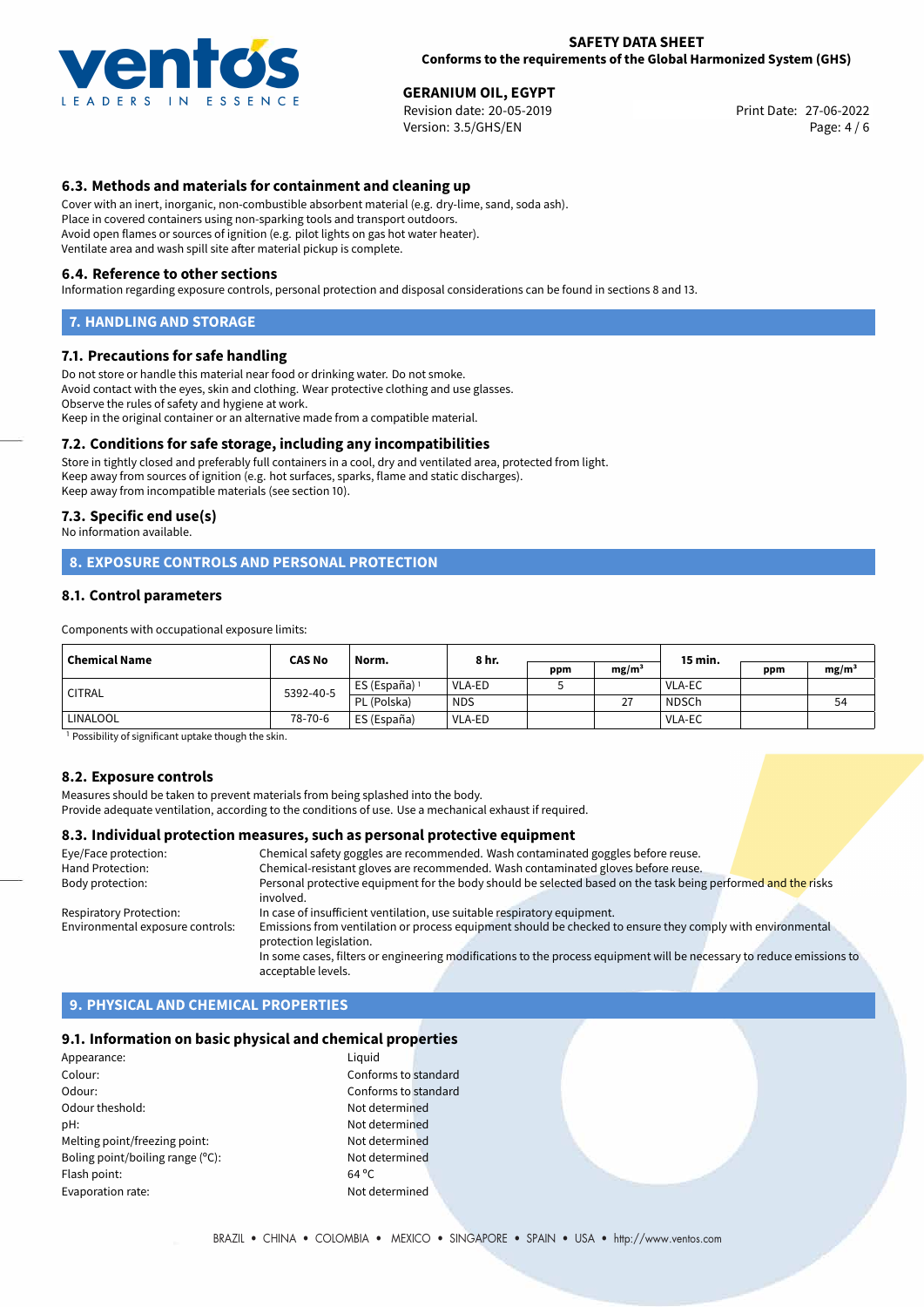

## **SAFETY DATA SHEET Conforms to the requirements of the Global Harmonized System (GHS)**

**GERANIUM OIL, EGYPT**<br> **27-06-2022** Print Date: 27-06-2022<br> **Print Date: 27-06-2022** Revision date: 20-05-2019 Version: 3.5/GHS/EN Page: 5 / 6

Flammability: Not determined Lower flammability/Explosive limit: Not determined Upper flammability/Explosive limit: Not determined Vapour pressure: Not determined Vapour Density: Not determined Density: 0,884−0,901 g/mL (20°C)<br>Relative density: 0,884−0,901 (20°C) Relative density: 0,884−0,901 (20°C)<br>Water solubility: 0,884−0,901 (20°C) Solubility in other solvents: SOLUBLE IN ETHANOL Partition coefficient n-octanol/water: Not determined Auto-ignition temperature: Not determined Decomposition temperature: Not determined Viscosity, dynamic: Not determined Viscosity, kinematic: Not determined Explosive properties: Not determined Oxidising properties: NONE EXPECTED

1:4 IN ETHANOL 70°

## **10. STABILITY AND REACTIVITY**

#### **10.1. Reactivity**

No hazardous reactions if stored and handled as prescribed/indicated.

#### **10.2. Chemical stability**

The product is stable if stored and handled as prescribed/indicated.

#### **10.3. Possibility of hazardous reactions**

No hazardous reactions if stored and handled as prescribed/indicated.

#### **10.4. Conditions to Avoid**

Conditions to Avoid: Excessive heat, flame or other ignition sources.

#### **10.5. Incompatible materials**

Avoid contact with strong acids and bases and oxidizing agents.

#### **10.6. Hazardous decomposition products**

During combustion may form carbon monoxide and unidentified organic compounds.

## **11. TOXICOLOGICAL INFORMATION**

| <b>Acute toxicity</b>             | Based on the data available, the criteria for classification are not met. |  |
|-----------------------------------|---------------------------------------------------------------------------|--|
| <b>Skin corrosion/irritation</b>  | Causes skin irritation.                                                   |  |
| Serious eye damage/irritation     | Causes serious eye irritation.                                            |  |
| Respiratory or skin sensitisation | May cause an allergic skin reaction.                                      |  |
| <b>Germ cell mutagenicity</b>     | Based on the data available, the criteria for classification are not met. |  |
| Carcinogenicity                   | Based on the data available, the criteria for classification are not met. |  |
| <b>Reproductive toxicity</b>      | Based on the data available, the criteria for classification are not met. |  |
| <b>STOT-single exposure</b>       | Based on the data available, the criteria for classification are not met. |  |
| <b>STOT-repeated exposure</b>     | Based on the data available, the criteria for classification are not met. |  |
| <b>Aspiration hazard</b>          | Based on the data available, the criteria for classification are not met. |  |

## **12. ECOLOGICAL INFORMATION**

#### **12.1. Toxicity**

**Assessment:**

Based on the data available, the criteria for classification are not met. **Experimental/calculated data:**

- · Toxicity for aquatic invertebrates: LC50 (48h) : 14.5 mg/L. (OECDTG 202).
- · Toxicity for algae: ErC50 (72h) : 30.4 mg/L. (OECDTG 201).

#### **12.2. Degradability**

Biodegradation : > 67%. (OECD 301 D).

#### **12.3. Bioaccumulative potential**

No information available.